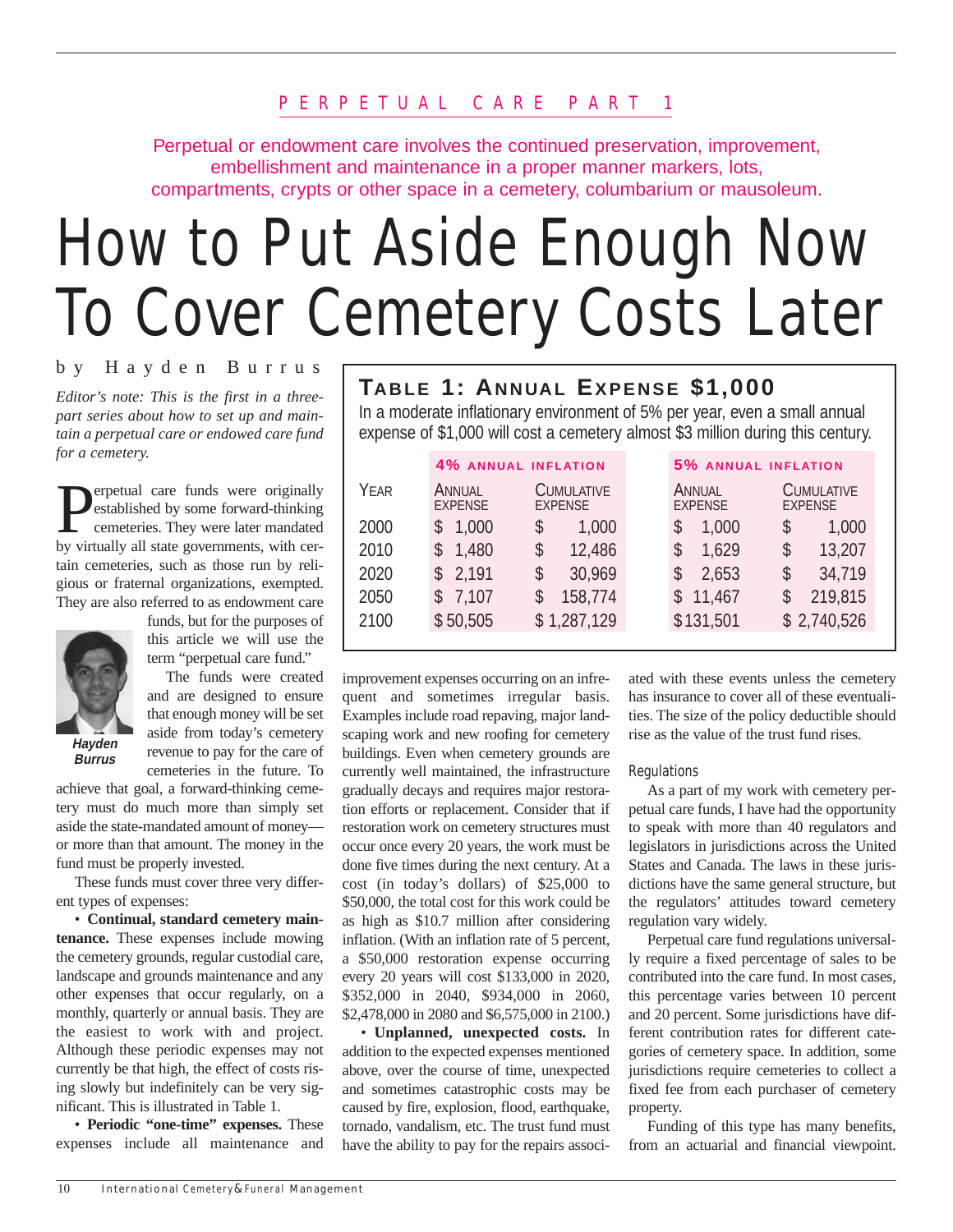## **TABLE 2: INITIAL VALUE \$100,000**

An investment income maximization strategy can be catastrophic.

| YEAR | <b>VALUE OF TRUST</b>    | <b>VALUE OF TRUST</b>   | <b>LOST VALUE IF</b>   |
|------|--------------------------|-------------------------|------------------------|
|      | <b>FUND EMPHASIZING</b>  | <b>FUND EMPHASIZING</b> | <b>TOTAL RETURN IS</b> |
|      | <b>INVESTMENT INCOME</b> | <b>TOTAL RETURN</b>     | <b>NOT EMPHASIZED</b>  |
| 2000 | 100,000                  | 100,000                 | \$                     |
|      | \$                       | \$                      | U                      |
| 2010 | 183,354                  | 275,115                 | \$                     |
|      | S                        | \$                      | 91,761                 |
| 2020 | 336,185                  | \$                      | 420,697                |
|      | \$                       | 756,882                 | \$                     |
| 2050 | 2,072,273                | 15,760,533              | 13,688,261             |
|      | S                        | \$                      | \$                     |
| 2100 | \$42,943,147             | \$2,483,944,148         | \$2,441,001,000        |

First and foremost, it leads to the sharing of perpetual care expenses among all cemetery plot owners. It also results in social equity, since people purchasing more desirable (and costly) cemetery property contribute more toward the perpetual care of the cemetery as a whole. A further benefit of the percentage of sales contribution plans is that they are inflation sensitive—no adjustments need to be made to the legislation to account for the effect of inflation on the cost of perpetual care. As the expenses related to perpetual care rise, so will the cost of cemetery plots and the contributions to the perpetual care trust fund.

Some states do not require any funding of individual cemetery perpetual care funds by people who bought cemetery plots before the cemetery established a perpetual care fund (i.e. their exclusion from cemetery perpetual care fund legislation was grandfathered in). This addendum to perpetual care legislation is inherently unfair. It shifts the burden of funding the perpetual care of the entire cemetery onto future purchasers of cemetery property. This burden is especially great for property purchasers in cemeteries that are close to full capacity.

The specifics of legislation pertaining to contributions into perpetual care funds in most jurisdictions are based on political compromise and legislative fiat rather than sound actuarial and financial theory.

Investment practices for cemetery perpetual care funds are not usually specifically stated. Instead, they are governed by a doctrine known as the "prudent investor rule." This rule normally contains language similar to the following:

"In acquiring, investing, reinvesting, exchanging, retaining, selling and managing property for the benefit of another, a fiduciary shall exercise the judgment and care under the circumstances then prevailing which persons of prudence, discretion and intelligence exercise in the management of their own affairs, not in regard to speculation but in regard to the permanent disposition of their funds considering the probable income as well as the probable safety of their capital. Within the limitation of the foregoing standard, a fiduciary is authorized to require and obtain every kind of property ...."

In essence, this rule allows complete flexibility for the perpetual care fund investment officer to adjust investment practices as the condition of the fund and the financial climate change. It acknowledges that there are a variety of reasonable and intelligent investment strategies and allows investment strategies to change over time. It is sound legislation.

In contrast to the wide latitude the prudent investor rule provides, regulations governing withdrawals from perpetual care funds are very stringent and narrow. I have found no jurisdictions that permit any withdrawals of principal from perpetual care trust funds. The logic behind this is that contributions into perpetual care trust funds are intended to support cemetery maintenance indefinitely, therefore initial contributions should remain indefinitely. In most cases, this rule is sound and instrumental in ensuring the long-term solvency of perpetual care funds.

Most jurisdictions distinguish trust fund income between investment income (arising from interest and dividends on securities) and capital gains (arising from the increase in value of stocks, bonds and other assets). Withdrawal of capital gains is often prohibited by legislation, while withdrawal of at least part of the investment income is permitted. The investment vehicles generating the largest portion of their income through  $\blacksquare$  In contrast to the wide latitude the prudent investor rule provides, regulations governing withdrawals from perpetual care funds are very stringent and narrow.

investment income are bonds and cash investments. The investment vehicles generating the largest portion of their income through capital gains are common stocks.

This distinction is arbitrary, unnecessary and harmful to the long-term solvency of perpetual care trust funds. All appreciation (or depreciation) in the value of a trust fund affects the trust fund equally, regardless of whether it comes from investment income or capital gains. This legislation, in effect, forces trust fund managers to ignore capital gains and adjust their portfolios to ensure that the investment income from the funds will be high enough to allow for the withdrawals the cemetery must make.

The time horizon for cemetery trust funds is very long. Vanguard Investment Group, the largest mutual fund provider in the world, advises in its brochure "Creating the Right Investment Mix": "The longer your investment time frame, the more you can ignore short-term risks and focus on longterm results. In other words, the further you are from your investment goal, the more it's worth taking risks with stocks." To further support that point, let me point out two additional items about the long-term performance of the Standard & Poor's (S&P) 500 common stocks:

• Between 1926 and 2000, there has been no 20-year historical period—not even during the Great Depression of the 1930s when the bond market has outperformed the S&P 500.

• Between 1926 and 2000, there has been no 20-year historical period where the S&P 500 has not appreciated in value faster than inflation.

Ignoring the long-term potential for common stocks can be catastrophic. Consider two trust funds valued today at \$100,000. One is focused on maximizing investment income; it has invested 90 percent of its portfolio in the bond market and 10 percent in common stocks. The other is focused on maximizing its total return without regard to the mix between investment income and capital gains; it has invested 90 percent of its portfolio in